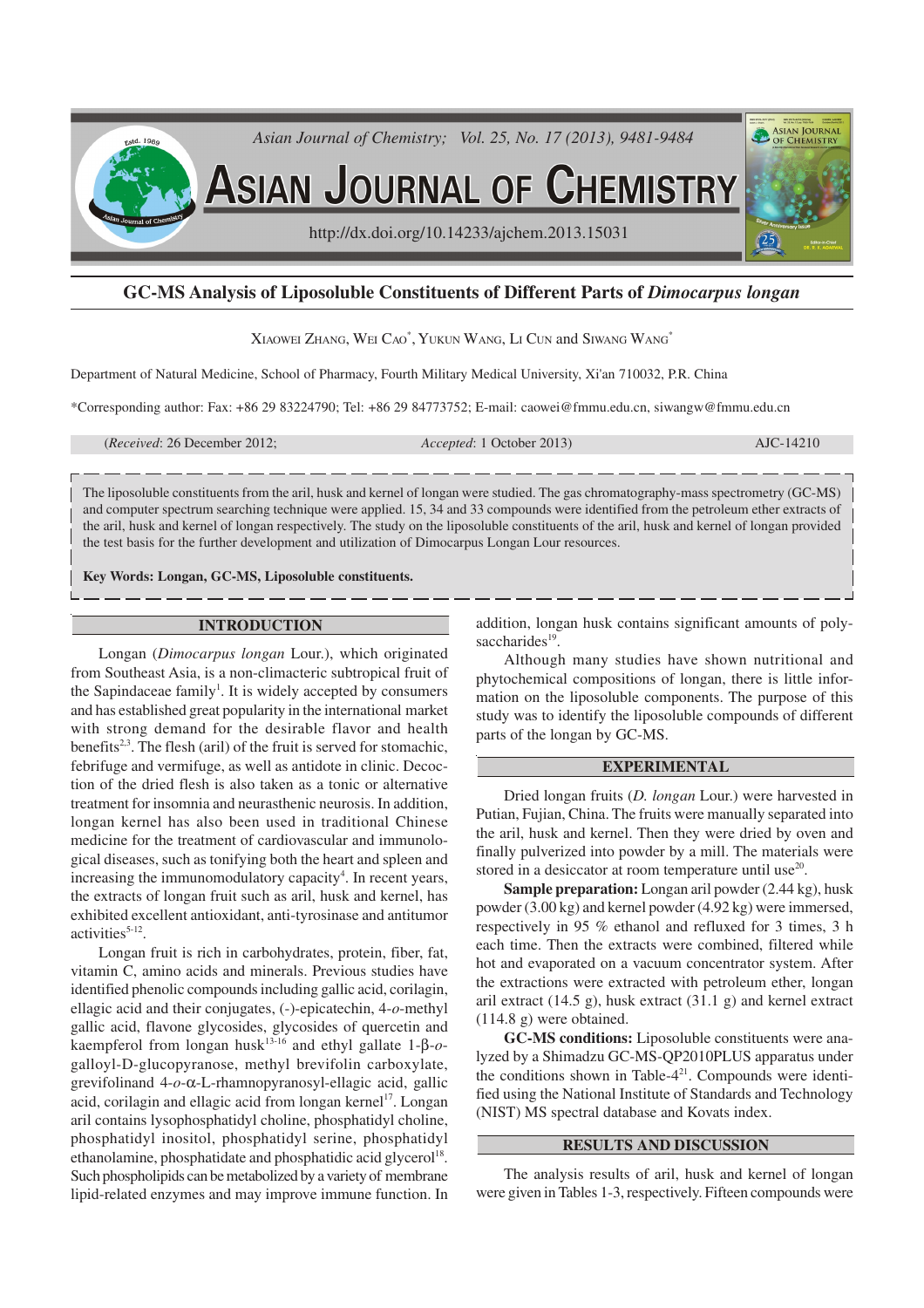|                |             | TABLE-1                                                     |                   |      |                |
|----------------|-------------|-------------------------------------------------------------|-------------------|------|----------------|
|                |             | LIPOSOLUBLE COMPOUNDS IDENTIFIED IN ARIL OF LONGAN BY GC-MS |                   |      |                |
| No.            | $R.T$ (min) | Compounds                                                   | Formula           | m.w. | Amount $(\% )$ |
|                | 13.45       | 5-(Morpholino) pent-2-en-4-ynal                             | $C_9H_{11}NO_2$   | 165  | 2.00           |
| $\overline{2}$ | 13.73       | Cyclononanone                                               | $C_9H_{16}O$      | 140  | 1.29           |
| 3              | 15.16       | Di-isobutyl phthalate                                       | $C_{16}H_{22}O_4$ | 278  | 10.78          |
| 4              | 15.50       | Hexadecanoic acid                                           | $C_{16}H_{32}O_2$ | 256  | 11.22          |
|                | 15.72       | Ethyl palmitate                                             | $C_{18}H_{36}O_2$ | 284  | 6.56           |
| 6              | 15.84       | 1-Docosene                                                  | $C_{22}H_{44}$    | 308  | 0.60           |
| 7              | 15.92       | Heneicosane                                                 | $C_{21}H_{44}$    | 296  | 0.52           |
| 8              | 17.19       | Oleic acid                                                  | $C_{18}H_{34}O_2$ | 282  | 10.66          |
| 9              | 17.37       | Ethyl oleate                                                | $C_{20}H_{38}O_2$ | 310  | 10.31          |
| 10             | 17.65       | Squalene                                                    | $C_{30}H_{50}$    | 410  | 17.96          |
| 11             | 20.51       | $Di-n-octyl$ phthalate                                      | $C_{24}H_{38}O_4$ | 390  | 0.86           |
| 12             | 21.19       | Nonacosane                                                  | $C_{29}H_{60}$    | 408  | 0.70           |
| 13             | 22.55       | Heptadecanoic acid, ethyl ester                             | $C_{19}H_{38}O_2$ | 298  | 1.31           |
| 14             | 23.40       | Tetracontane                                                | $C_{40}H_{82}$    | 563  | 0.40           |
| 15             | 27.55       | 8'-Apo-β-caroten-8'-al                                      | $C_{30}H_{40}O$   | 416  | 1.67           |

TABLE-2

| LIPOSOLUBLE COMPOUNDS IDENTIFIED IN HUSK OF LONGAN BY GC-MS |  |
|-------------------------------------------------------------|--|
|                                                             |  |

| No.                      | $R.T$ (min) | Compounds                                                                             | Formula           | <b>MW</b> | Amount $(\% )$ |
|--------------------------|-------------|---------------------------------------------------------------------------------------|-------------------|-----------|----------------|
| $\mathbf{1}$             | 15.84       | 6,10,14-Trimethyl-2-pentadecanone                                                     | $C_{18}H_{36}O$   | 268       | 0.25           |
| $\sqrt{2}$               | 17.27       | $n$ -Nonadecane                                                                       | $C_{19}H_{40}$    | 268       | 0.26           |
| 3                        | 17.62       | Di-isobutyl phthalate                                                                 | $C_{16}H_{22}O_4$ | 278       | 2.41           |
| $\overline{\mathcal{L}}$ | 18.48       | Hexadecanoic acid                                                                     | $C_{16}H_{32}O_2$ | 256       | 12.70          |
| 5                        | 18.84       | Ethyl palmitate                                                                       | $C_{18}H_{36}O_2$ | 284       | 2.49           |
| 6                        | 19.23       | Heneicosane                                                                           | $C_{21}H_{44}$    | 296       | 0.47           |
| 7                        | 21.55       | 9,12-Octadecadienoic acid                                                             | $C_{18}H_{32}O_2$ | 280       | 4.90           |
| 8                        | 21.61       | $cis$ -3-Butyl-4-vinyl-cyclopentene                                                   | $C_{11}H_{18}$    | 150       | 2.99           |
| 9                        | 21.69       | Octadec-9-enoic acid                                                                  | $C_{18}H_{34}O_2$ | 282       | 6.66           |
| 10                       | 21.83       | Ethyl linoleate                                                                       | $C_{20}H_{36}O_2$ | 308       | 3.19           |
| 11                       | 21.90       | Lionlenic acid, ethyl ester                                                           | $C_{20}H_{34}O_2$ | 306       | 1.42           |
| 12                       | 22.00       | Ethyl oleate                                                                          | $C_{20}H_{38}O_2$ | 310       | 1.73           |
| 13                       | 24.99       | Octadecanoic acid, 5-hydroxy-, delta-lactone                                          | $C_{18}H_{34}O_2$ | 282       | 1.21           |
| 14                       | 26.00       | Ethyl ester of Elcosanoic acid                                                        | $C_{22}H_{44}O_2$ | 340       | 0.25           |
| 15                       | 27.25       | Octadecanoic acid, 3-oxo-, methyl ester                                               | $C_{19}H_{36}O_3$ | 312       | 0.34           |
| 16                       | 28.03       | 1,2-Benzenedicarboxylic acid, bis(2-ethylhexyl) ester                                 | $C_{24}H_{38}O_4$ | 390       | 0.74           |
| 17                       | 28.85       | Ethyl 9-hexadecenoate                                                                 | $C_{18}H_{34}O_2$ | 282       | 0.36           |
| 18                       | 29.19       | Heptadecanoic acid, ethyl ester                                                       | $C_{19}H_{38}O_2$ | 298       | 1.33           |
| 19                       | 29.48       | Hexacosane                                                                            | $C_{26}H_{54}$    | 366       | 0.31           |
| $20\,$                   | 32.55       | Squalene                                                                              | $C_{30}H_{50}$    | 410       | 5.71           |
| 21                       | 34.92       | 3.beta.-Acetoxystigmasta-4,6,22-triene                                                | $C_{31}H_{48}O_2$ | 452       | 0.84           |
| 22                       | 35.40       | (2S)-2,5,7,8-Tetramethyl-2-[(4S,8S)-4,8,12-trimethyltridecyl]-3,4-dihydro-2H-chromen- | $C_{28}H_{48}O_2$ | 416       | 0.89           |
|                          |             | $6-01$                                                                                |                   |           |                |
| $23\,$                   | 35.70       | Cholesta-4,6-diene-3 $\beta$ -ol                                                      | $C_{27}H_{44}O$   | 384       | 2.65           |
| 24                       | 35.99       | Stigmast-5-en-3-ol, oleate                                                            | $C_{47}H_{82}O_2$ | 679       | 0.46           |
| 25                       | 36.46       | Heptacosane, 1-chloro-                                                                | $C_{27}H_{55}Cl$  | 414       | 0.48           |
| 26                       | 37.57       | Campesterol                                                                           | $C_{28}H_{48}O$   | 400       | 1.76           |
| 27                       | 37.75       | 2,2,4A,6A,8A,9,12B,14A-Octamethyl-1,2,3,4,4A,5,6,6A,6B,7,8,8A,9,12,12A,12B,13,14      | $C_{30}H_{50}$    | 410       | 0.72           |
| 28                       | 37.99       | Stigmasterol                                                                          | $C_{29}H_{48}O$   | 412       | 4.11           |
| 29                       | 38.78       | γ-Sitosterol                                                                          | $C_{29}H_{50}O$   | 414       | 12.16          |
| 30                       | 39.10       | 4,4,6A,6B,8A,11,11,14B-Octamethyl-1,4,4a,5,6,6A,6B,7,8,8A,9,10,11,12, 12A,14,14A      | $C_{30}H_{48}O$   | 424       | 1.14           |
| 31                       | 39.70       | Methyl commated                                                                       | $C_{31}H_{50}O_4$ | 486       | 0.95           |
| 32                       | 39.96       | Cholesta-3,5-dien-7-one                                                               | $C_{27}H_{42}O$   | 382       | 0.61           |
| 33                       | 41.40       | Friedelinol                                                                           | $C_{30}H_{52}O$   | 428       | 2.76           |
| 34                       | 41.77       | Friedelan-3-one                                                                       | $C_{30}H_{50}O$   | 426       | 10.82          |

identified from the petroleum ether extract of the aril of longan, occupying 76.84 % of the total extracts. The main compositions were squalene (17.96 %), hexadecanoic acid (11.22 %), diisobutyl phthalate (10.78 %), oleic acid (10.66 %), ethyl oleate (10.31 %) and ethyl palmitate (6.56 %). Thirty four compounds were identified from the petroleum ether extract of the husk of longan, occupying 90.07 % of the total extracts. The main compositions were γ-sitosterol (12.16 %), hexadecanoic acid (12.70 %), friedelinol (10.82 %), 9,12-octadecadienoic acid (4.90 %), (Z,Z)-octadec-9-enoic acid (6.66 %), squalene (5.71  $\%$ ), stigmasterol (4.11 %). Thirty three compounds were identified from the petroleum ether extract of the kernel of longan, occupying 89.05 % of the total extracts. The main compositions were hexadecanoic acid (21.28 %), oleic acid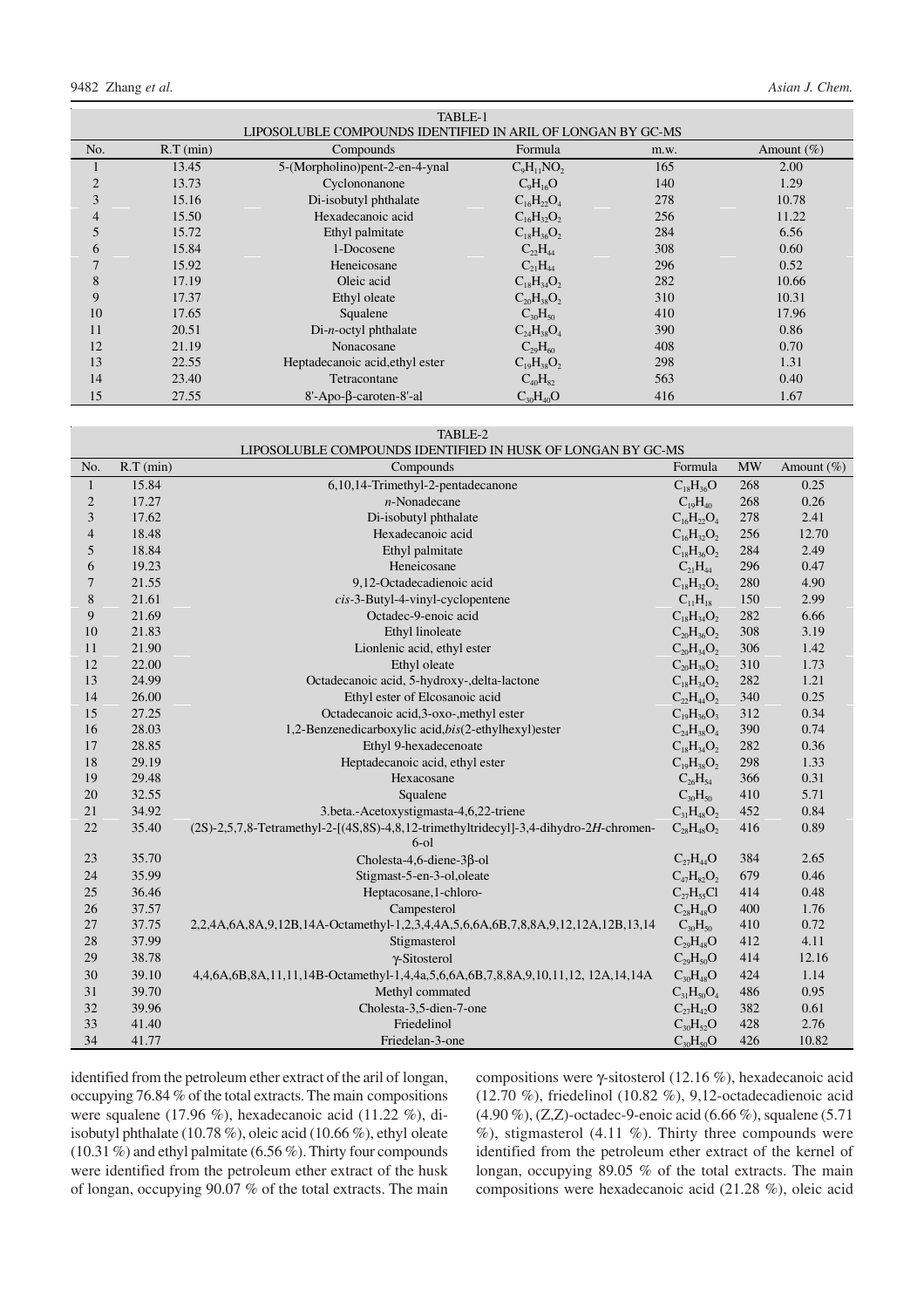|                |             | TABLE-3<br>LIPOSOLUBLE COMPOUNDS IDENTIFIED IN KERNEL OF LONGAN BY GC-MS |                      |      |            |
|----------------|-------------|--------------------------------------------------------------------------|----------------------|------|------------|
| No.            | $R.T$ (min) | Compounds                                                                | Formula              | m.w. | Amount (%) |
| 1              | 17.71       | Di-isobutyl phthalate                                                    | $C_{16}H_{22}O_4$    | 278  | 0.29       |
| $\overline{c}$ | 19.44       | Hexadecanoic acid, methyl ester                                          | $C_{17}H_{34}O_2$    | 270  | 0.14       |
| 3              | 20.55       | Hexadecanoic acid                                                        | $C_{16}H_{32}O_2$    | 256  | 21.28      |
| $\overline{4}$ | 20.81       | Ethyl palmitate                                                          | $C_{18}H_{36}O_2$    | 284  | 3.05       |
| 5              | 22.73       | 9-Octadecenoic acid(Z)-, methyl ester                                    | $C_{19}H_{36}O_2$    | 296  | 0.11       |
| 6              | 23.10       | Heneicosane                                                              | $C_{21}H_{44}$       | 296  | 0.12       |
| 7              | 23.80       | Oleic acid                                                               | $C_{18}H_{34}O_2$    | 282  | 42.13      |
| 8              | 24.00       | Ethyl oleate                                                             | $C_{20}H_{38}O_2$    | 310  | 4.40       |
| 9              | 24.55       | Octadecanoic acid, ethylester                                            | $C_{20}H_{40}O_2$    | 312  | 0.68       |
| 10             | 25.96       | Ethyl 9-hexadecenoate                                                    | $C_{18}H_{34}O_2$    | 282  | 1.28       |
| 11             | 28.00       | Ethyl ester of elcosanoic acid                                           | $C_{22}H_{44}O_2$    | 340  | 0.27       |
| 12             | 29.25       | 1,3,5-Trisilacyclohexane                                                 | $C_3H_{12}Si_3$      | 132  | 0.41       |
| 13             | 30.03       | 1,2-Benzenedicarboxylic acid,bis(2-ethylhexyl)ester                      | $C_{24}H_{38}O_4$    | 390  | 0.18       |
| 14             | 31.82       | 1,1-dichloro-2,2,3,3-tetramethylcyclopropane                             | $C_7H_{12}Cl_2$      | 166  | 0.18       |
| 15             | 31.93       | Heptanoic acid, docosul ester                                            | $C_{29}H_{58}O_2$    | 438  | 1.00       |
| 16             | 32.16       | 2-phenylethyl dodecanoate                                                | $C_{20}H_{32}O_2$    | 304  | 0.43       |
| 17             | 32.48       | 3-hydroxy-2-methyl-4-pyrone                                              | $C_6H_6O_3$          | 126  | 0.55       |
| 18             | 32.97       | Tetratetracontane                                                        | $C_{44}H_{90}$       | 619  | 0.17       |
| 19             | 34.15       | Heptadecanoic acid ethyl ester grade I                                   | $C_{19}H_{38}O_2$    | 298  | 0.15       |
| 20             | 34.41       | Hexacosane                                                               | $C_{26}H_{54}$       | 366  | 0.13       |
| 21             | 34.54       | Squalene                                                                 | $C_{30}H_{50}$       | 410  | 0.66       |
| 22             | 34.75       | Benzol, 1, 2-bis(9-borabicyclo[3.3.1] non-9-yloxymethyl)-                | $C_{24}H_{36}B_2O_2$ | 378  | 0.51       |
| 23             | 35.05       | 4-Hydroxyphenyl 4-Butylcyclohexanecarboxylate                            | $C_{17}H_{24}O_3$    | 276  | 0.48       |
| 24             | 36.38       | Dodecanoic acid,2-Phenylethyl ester                                      | $C_{20}H_{32}O_2$    | 304  | 0.18       |
| 25             | 36.65       | 4-Hydroxyphenyl 4-Butylcyclohexanecarboxylate                            | $C_{17}H_{24}O_3$    | 276  | 0.22       |
| 26             | 37.98       | Cholest-5-en-3-ol(3.beta)-,propanoate                                    | $C_{30}H_{50}O_2$    | 442  | 0.32       |
| 27             | 38.44       | Vitamin E                                                                | $C_{29}H_{50}O_2$    | 430  | 0.37       |
| 28             | 38.56       | 11-(2,5-Dimethylcyclohexyl)heneicosane                                   | $C_{29}H_{58}$       | 406  | 0.48       |
| 29             | 38.90       | Glycerine-1-oleate-3-palmitate                                           | $C_{37}H_{70}O_5$    | 595  | 3.03       |
| 30             | 39.56       | Ergost-5-en-3-ol, $(3.\text{bate.})$ -                                   | $C_{28}H_{48}O$      | 400  | 0.61       |
| 31             | 39.98       | Stigmasterol                                                             | $C_{29}H_{48}O$      | 412  | 1.62       |
| 32             | 40.75       | γ-Sitosterol                                                             | $C_{29}H_{50}O$      | 414  | 3.13       |
| 33             | 41.69       | 9,19-Cyclolanost-23-ene-3,25-diol,3-acetate,(3.bate.,23E)-               | $C_{32}H_{52}O_3$    | 484  | 0.49       |

| TABLE-4 |  |
|---------|--|
|         |  |

| SELECTED PARAMETERS FOR GC-MS DETERMINATION |                                                                                                        |  |  |  |
|---------------------------------------------|--------------------------------------------------------------------------------------------------------|--|--|--|
| Parameter                                   | Description                                                                                            |  |  |  |
| Injection method                            | Splitless mode (0.5 min)                                                                               |  |  |  |
| Injection volume                            | $1 \mu L$                                                                                              |  |  |  |
| Injector temperature                        | $270 \text{ °C}$                                                                                       |  |  |  |
| Split ratio                                 | 50:1                                                                                                   |  |  |  |
| Capillary column                            | DB-5MS(30 m $\times$ 0.32 mm, 0.25 µm)                                                                 |  |  |  |
| Carrier gas                                 | Nitrogen                                                                                               |  |  |  |
| Flow rate                                   | $1.91$ (aril), $2.10$ (husk, kernel)mL/min (constant flow)                                             |  |  |  |
| Temperature program                         | Aril: Initial 50 °C (7min) programmed at 20 °C/min to 80 °C, (2 min), at 10 °C/min to 290 °C (5 min)   |  |  |  |
|                                             | Husk: Initial 50 °C (7min) programmed at 20 °C/min to 1 80 °C, (13min), at 5 °C/min to 290 °C (6 min)  |  |  |  |
|                                             | Kernel: Initial 50 °C (7min) programmed at 20 °C/min to 100 °C, (2 min), at 10 °C/min to 290 °C (6min) |  |  |  |
| Mass spectrometer temperature               | 200 °C                                                                                                 |  |  |  |
| Ionization                                  | EI mode at 70 eV                                                                                       |  |  |  |
| Analysis mode                               | Full scan, two scans per second mass range, 20-800 m/z                                                 |  |  |  |

 $(42.13\%)$  and ethyl oleate  $(4.40\%)$ . The main types of these compounds were organic acid, sterol, alkene, esters, alkane, ketone, unsaturated fatty acid, *etc*.

In the present study, present results indicated that squalene was the main compound of the liposoluble constituents of longan aril. Squalene is found throughout nature in plant and animal sources and is a major component of human skin surface lipids (oils). People ingest squalene through products such as olive oil, palm oil, rice bran and wheat germ. However, the largest concentration of squalene is found in the liver of deep sea sharks. It is now well-known that squalene is the

physiological substance functioning in animal as the precursor of cholesterol biosynthesis. Furthermore, there is a long history of using squalene as an attractive resource for functional food in preventing cardiovascular disease, because it has physiological functions such as anti-hyper cholesterolemia and antioxidant<sup>22</sup>. Thus, our results could help explain the anti-hyper cholesterolemia and antioxidant activities of longan.

Althouth husk and kernel are often taken as by-products of Longan fruit, they account for 16-40 % of weight for the whole fruit. Present study has demonstrated that unsaturated fatty acids are the main compositions of husk and kernel. It